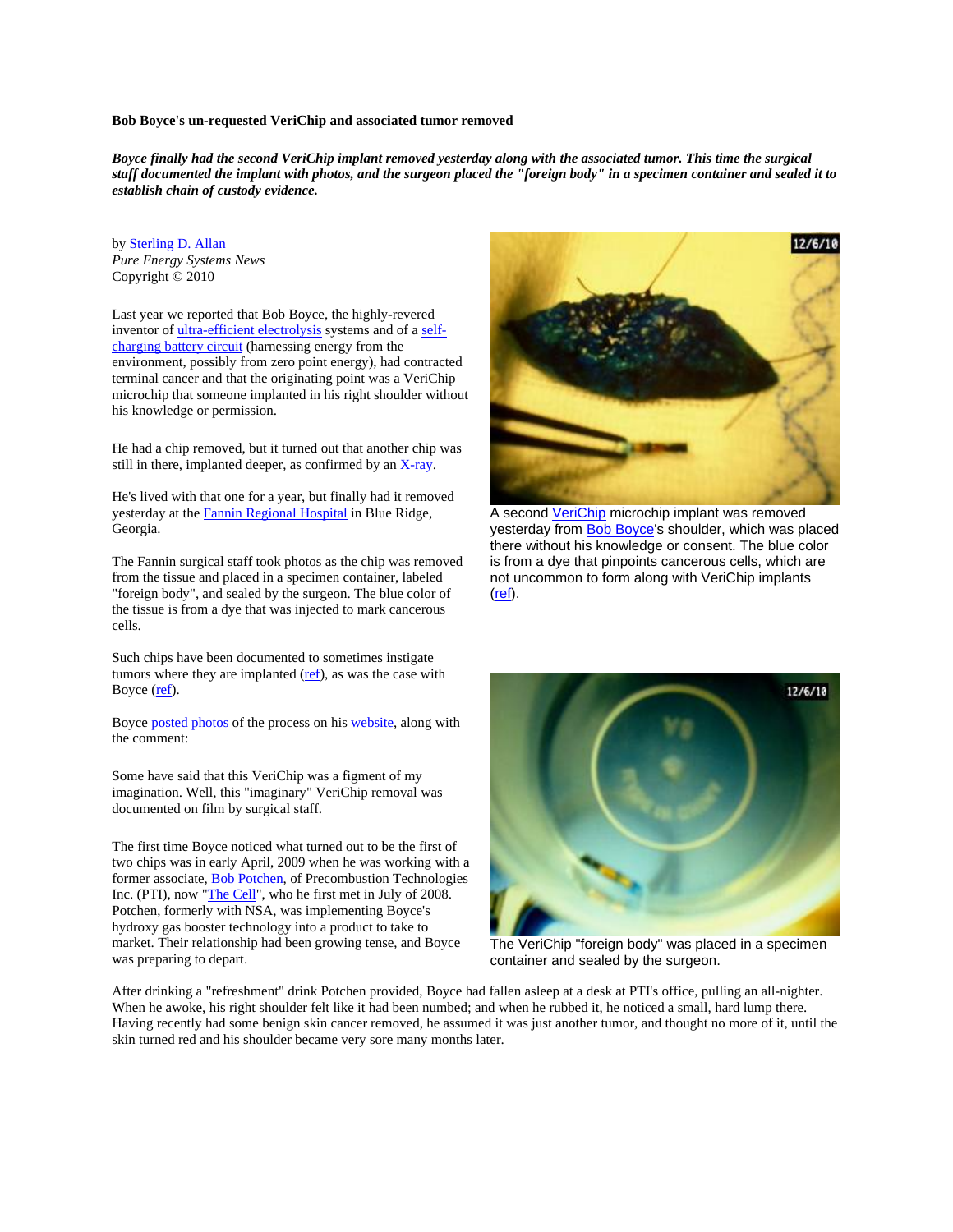

Close-up of a VeriChip

Back at his own lab, he noticed that his shoulder was "transmitting" RF radiation. Then, when he had the tumor that formed there removed, he looked at the small-grain-of-rice-sized microchip before the doctor took the tissue away to be examined by pathology. He then researched various companies that manufacture implantable microchips, and he saw that the chip that had been removed from his shoulder matched the chip design by VeriChip. In particular, there is a thin, white rubber-like coating on one end that the tissue grows to so the chip won't migrate. The pathology report did not mention the chip.

Due to the politics of the situation, Boyce has had a hard time finding a surgeon to remove the chip and document its removal. This time around, Boyce wanted to make sure there was proper legal "chain of custody" when the second chip was removed, as certified by the surgeon when placed in a specimen container, which was sealed, labeled, dated, and signed by the surgeon.

The reason for Boyce's falling out was that Potchen, who is former Military Intelligence, had been making modifications to the hydroxy-generating device that Boyce said were reducing the cell's efficiency. Prior to those modifications, the cell was producing great results when installed in test vehicles. In one case, the mileage of a truck increased from  $5.5$  mpg to  $11.7$  mpg – more than double.

Boyce described a number of modifications that Potchen made in the name of making the cell cheaper to produce, but which significantly worked against the efficiency. "It's as if he was intentionally sabotaging the system to discredit the field."

Boyce withdrew his endorsement of Potchen's device and published his concerns to some hydroxy forums.

The saga from there is long and drawn-out and still ongoing. This is the latest installation.

Ironically, Boyce's operation yesterday was exactly one year after we posted a story: *Boyce chip implanter suspect identified*.

# # #

### **Photos**

The chip photos were taken by the surgeon's staff. The VeriChip (called "foreign body" for political reasons) was removed from the tissue (made blue from the dyes used to identify cancerous tissue) and placed in a specimen container and sealed by the surgeon. Part of the problem with the fuzzy resolution is that these are photos of photos taken by the staff. Bob has these posted on his site at http://www.bobboyce.org/cancer.htm

I don't recommend looking at these photos while eating, which is what I was doing this afternoon when I first looked at them.

Bob sent this photo to me on Dec. 10, showing his stitches from the surgery. The redness ahead of the stitches on the right in the photo is from an allergic reaction Boyce had to the tape used to hold the bandage on.

### **Pathology/Radiology Reports from 2009**





IM001970.jpg



IM001968.jpg



IM001971.jpg



IM001969.jpg



IM001972.jpg

The pathology report from 2009 when Boyce had the VeriChip-induced tumor removed, along with the chip, didn't mention the foreign body. The radiology report on the right was from the X-rays that were taken when Boyce discovered that a second chip was still embedded in his shoulder.

# **2009 Pathology Report**

Click image to download larger version.

### **2009 Radiology Report**

Click image to download larger version.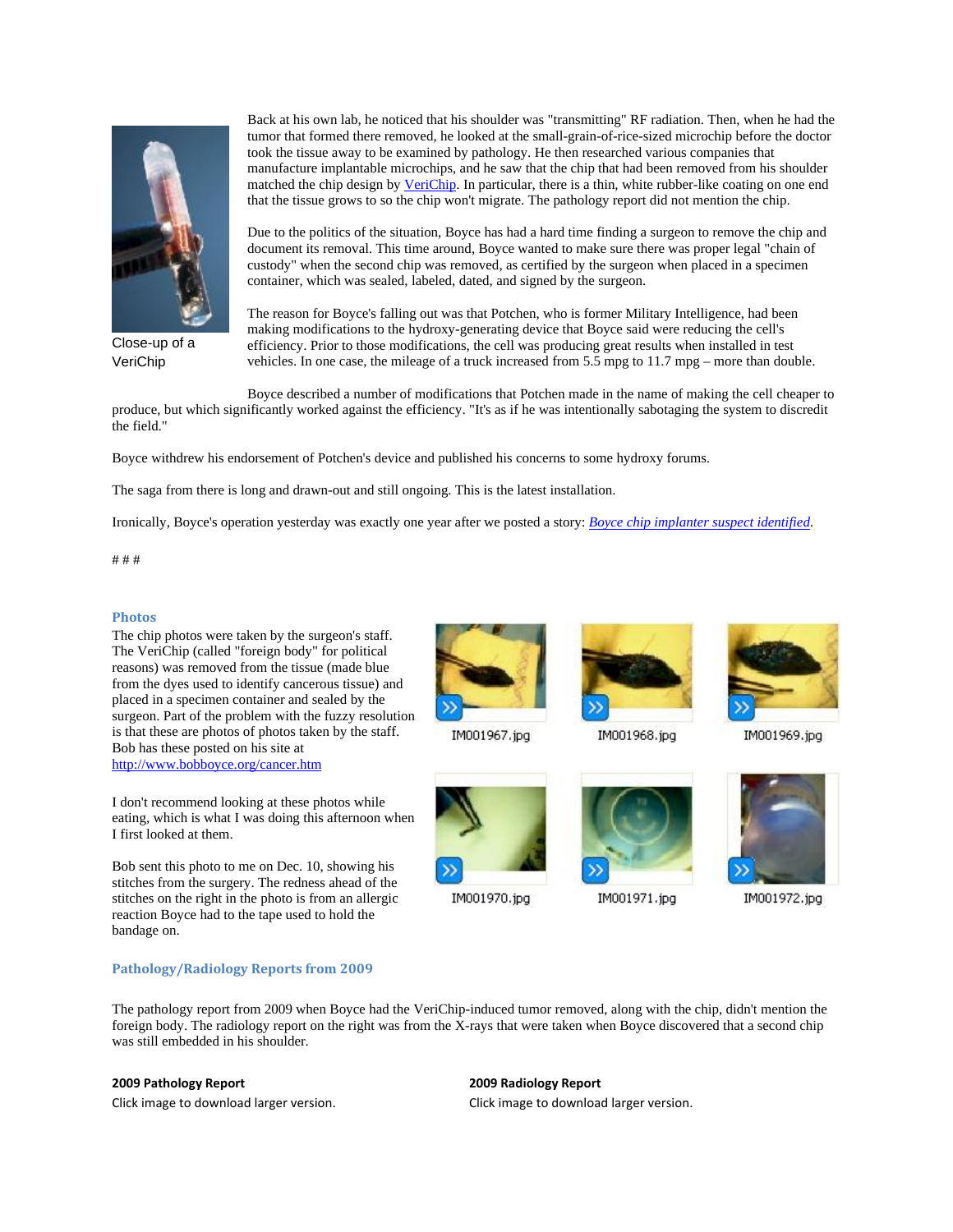

Pathologists Associated... Boyce...

Diagnosis: Malignant melanoma, desmoplastic type... Right shoulder

10/20/2009

Murphy Medical Center... Boyce...

## CLINICAL HISTORY: FOREIGN BODY RIGHT SHOULDER

RIGHT SHOULDER, TWO VIEWS:

Two AP views of the right shoulder were obtained. There is a subcutaneous 5.3 mm x 1 mm metallic foreign body superior to the humeral head and lateral to the AC joint....

D: 12/14/09 13:48

# **Pathology Reports from 2010**

On Dec. 21, 2010, Bob let me know that he got his pathology report back, and that the prognosis is good for the tumor. There was no cancer detected in the margins of the excised tumor, and no cancer was founded in the surrounding lymph nodes.

Surgeon's Operative Report, p. 1 "Preoperative Diagnosis: Melanoma and foreign body, right shoulder" "Postoperative Diagnosis: Melanoma and foreign body, right shoulder" "Procedure: ...3 Removal of foreign body, right shoulder" "Surgeon: Tiomothy Whitaker, MD; Assistant: John Stafford, FNP‐C" "Indications: He had undergone biopsies of this region of pathology confirmation. He also had a foreign body noted in the right shoulder on a x‐ray." "Pathologic Findings: ...Foreign body was a glass encapsulated device with Copper coated wire wound within the device and was felt to be consistent with some sort of microprocessor." (Timothy Whitaker, MD; 12/6/2010)

• Surgeon's Operative Report, p. 2 "...The specimen was placed under fluoroscopy and foreign body was noted to be within the specimen..... Attention was then turned to the specimen which was excised from posterior standpoint, and